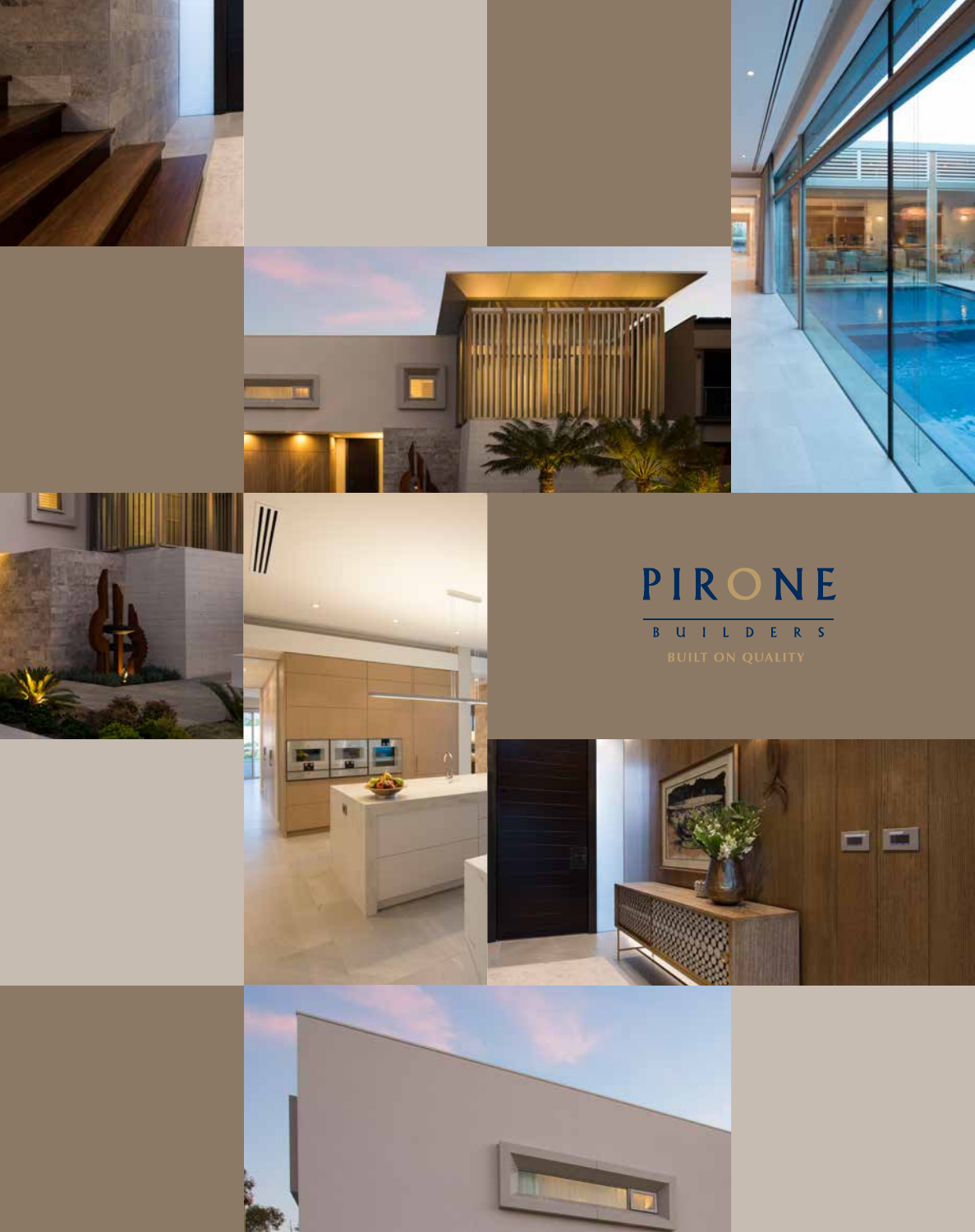## The Tree House

**At a time of life when many empty nesters settle into the low maintenance needs of apartment living for the long haul, the owners of this new Applecross home left behind spectacular South Perth views in order to accommodate their growing family of grandchildren.** 

The couple had high expectations for a sophisticated home and provided an extensive and detailed brief of requirements. They requested a modern, elegant "pad" for the couple to enjoy with a separate wing for visiting children, along with extensive indoor and outdoor living spaces for the family to all enjoy together. But what eventuated to be the design inspiration for many features of the

**Engaging sight lines were created with art focus** points and views of the pool and tree replacing the couple's former waterfront outlook.

home, was the preservation of a beautiful mature Jacaranda tree that graced the property.

Renowned for building homes of exceptional craftsmanship Pirone Builders were engaged to construct the John Colliere designed home. The distinctive "C" shape helped to answer the client brief by separating living zones with a central courtyard containing alfresco kitchen, a sparkling pool and of course the spectacular Jacaranda, that became so central to the design of the home that the grandchildren dubbed it The Tree House.

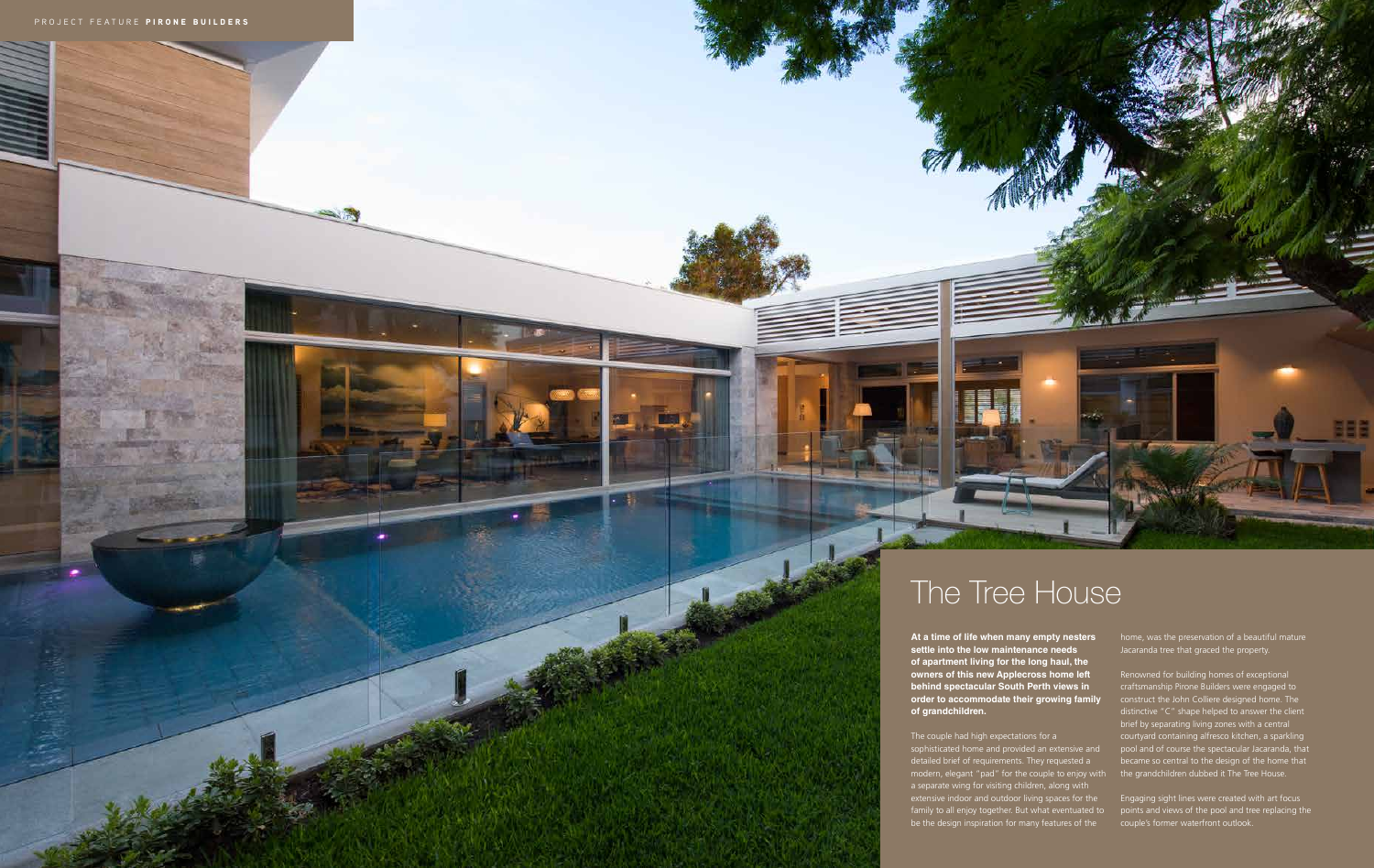The striking elevation features an elegant interplay of reconstituted timber, nickel silver aluminum, stone and white off-form concrete. Privacy issues were solved with modern slip forms featured in the front elevation. The largest guest suite turns its back on the street, with the exception of a long, low slit window that provides yacht club views and a private terrace. A tall vertical form features active louvres so the other two first floor bedrooms can control light, view and privacy remotely.

**1979** 



A strong appreciation of the Jacaranda tree generated a multitude of ideas for the home. Variations in timber graining, differing textures, shadow effects and lighting sources all found their way into the new construction. The Jacaranda also inspired themes of physical and emotional comfort of the home, which is, after all, why the couple chose to move back to the suburbs.

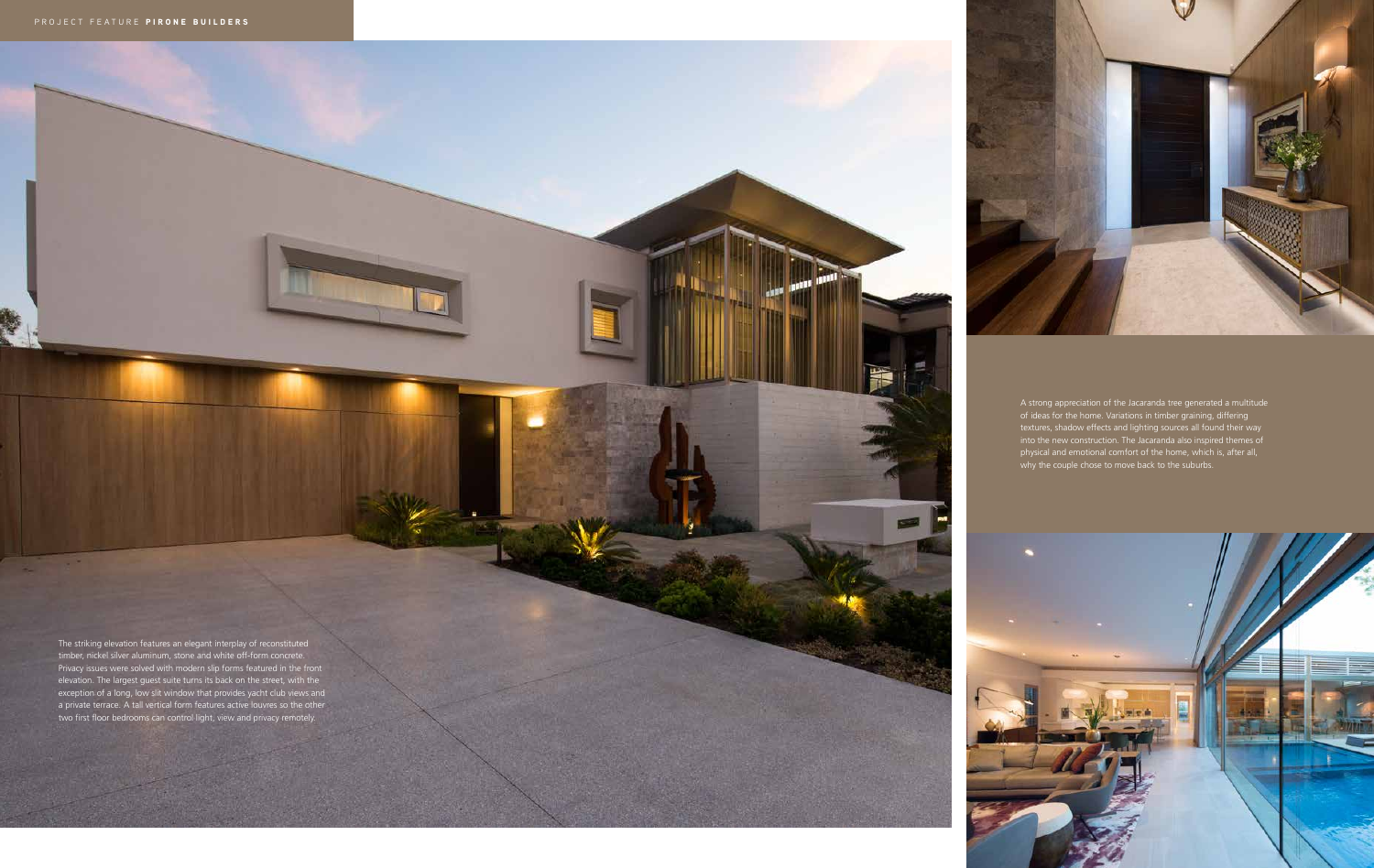



Pirone Builders worked closely with architects and structural engineers on the steel work that is featured extensively throughout the sculptural forms of the home. The Tree House required low pitched rooves, high ceilings, and large, column-free spans to maximize volumes within height restrictions. Louvred shading required light and strong support systems.

Sculptural forms are illuminated by striking night lighting, and an array of internal and external lighting solutions contributes to the enjoyment of the home.

Sophisticated lighting highlights the front elevation, artwork, garden, entry lobby, pool, and, of course, the magnificent Jacaranda tree.